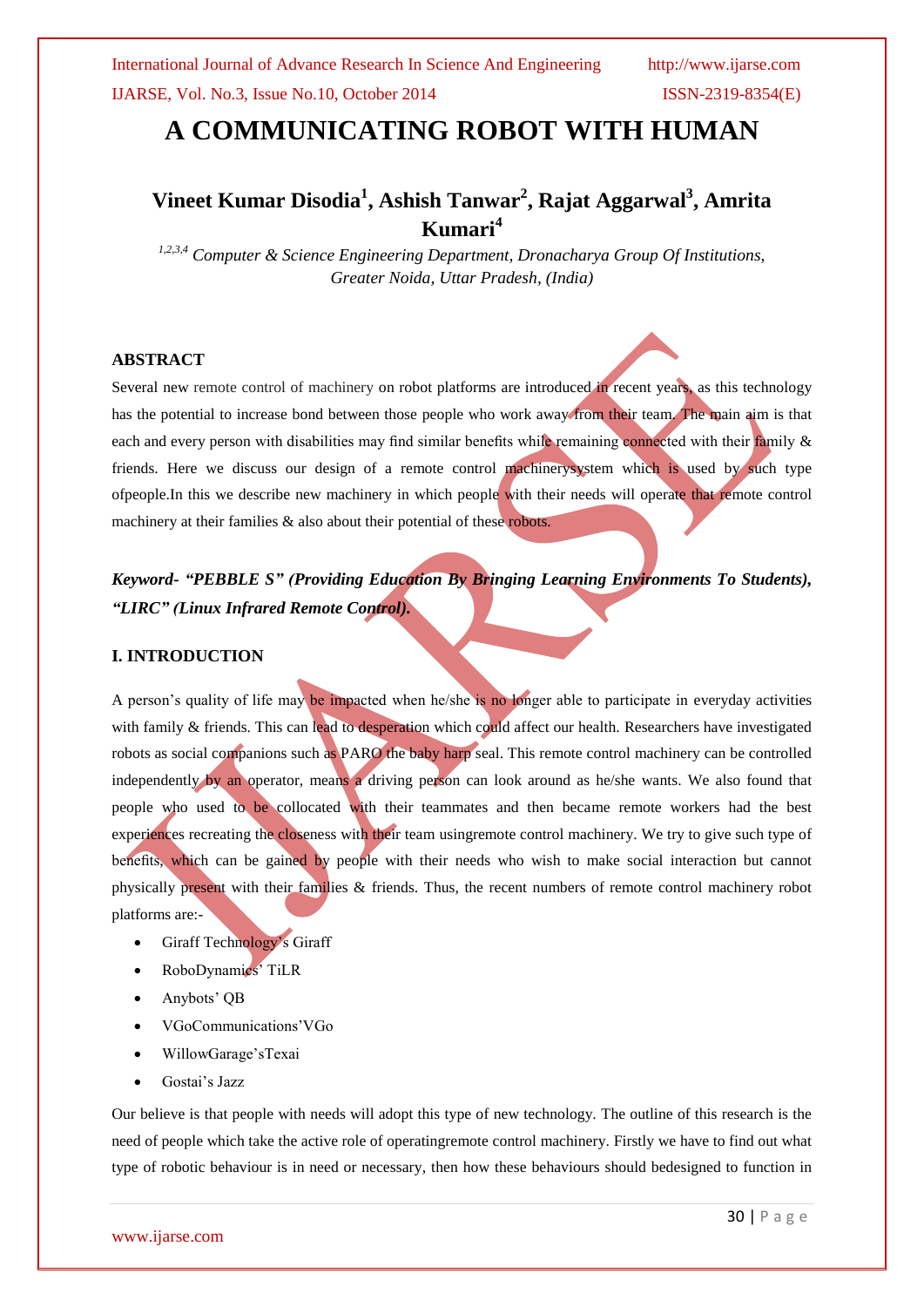social situations & how a user interface to control it. In this paper, we discuss overall System design &the experimental design which will run from the middleof May 2011 through theend of July 2011. There are two techniques in whichremotecontrol machinery can be used with people with their needs. In the first scenario shown in;



### Fig. 1

Remote control machinerycan be located in the residence of a person having some health problem, family members can then call in and operate theremote control machinery to check on the person. The In-Touch Health RP robots have been used in hospitals by doctors to conduct their patient rounds. In the above figure family member visits a person ,who is passivelyinteractingwiththerobot.





**Fig.3 Front And Back Views Of Robot.**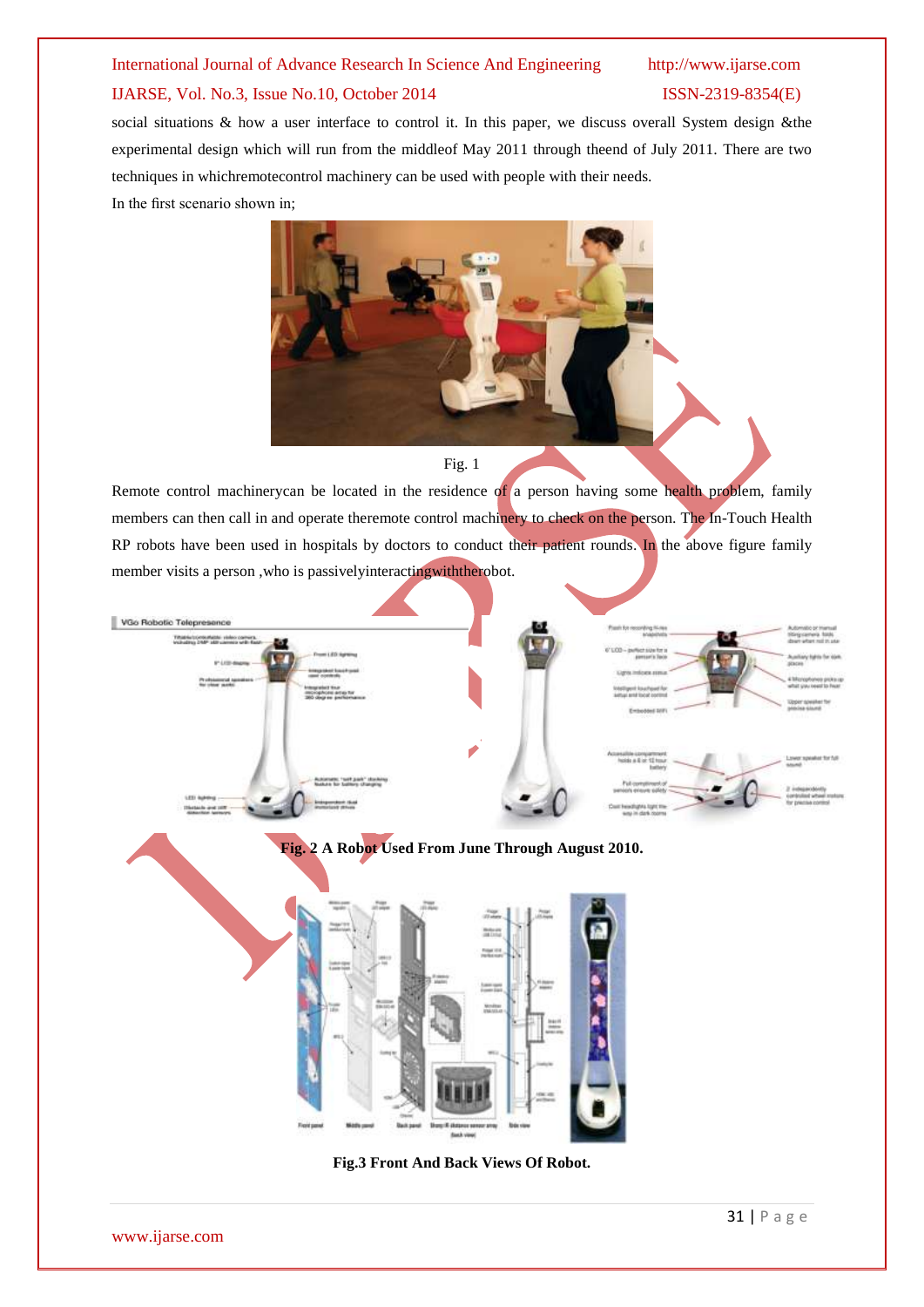Family members could check or anything that he/she wants when necessary. Beer and Taka-yama conducted a user needs assessment of seniors (n=12; ages 63-88) with a V-G robot. The participants were visited by a person who operated the V-G. The participants also assumed the role of operator and controlled the V-G to interact with a person, the researchers found that in post-experiment inter-views, the participants discussed significantly more concerns when visited by a person through the remote control robot than the condition when they operated the V-G remote controlrobot which implies that seniors are willing to operateremote control robot systems with respect to where the participants wanted to use theremote control robots, Beer and Taka-yama reported that 6 of 12 participants wanted to use the robot outside, 5 wanted to attend a concert or sporting event through the robot, and 4 wanted to use the robot to visit a museum or a theatre. There are few examples, however, of people with special needs using such type of robots in the real world. "PEBBLESTM" was developed by Telebotics, the University of Toronto, and Ryerson University as a means for hospitalized children to continue attending their regular schools. "PEBBLES" has been used across the US since 2001 including at UCSF Children's Hospital, Yale-New Haven's Children's Hospital, and Cleveland's Rainbow Babies and Children's Hospital. A "PEBBLES" robot is placed at the child's school, and the child uses a computer station or another "PEBBLES" robot to look around the classroom and "raise its hand" to participate and ask questions. However, the "PEBBLES" robot is a passive mobile system and the robot operator is unable to change the robot' slocationin dependently. More recently in the media has been used of the V-Go Communications'

**II. DESIGN**



Robot we selected the V-Go Communications robot as our base platform. The V-Go robot retails for \$6,000 USD. It uses two wheels and two rear casters to drive; its maximum speed is 3.0 mph. The V-Go robot is four feet tall (48 inches) and weighs approximately 18 lbs with a 6-hour lead acid battery; a 12-hour battery is available. It has a six inch display with two pairs of front and rear microphones and red and green status LEDs on either side of the display. On top of the display, there is a forward facing camera on a servo motor that can tilt up and down 180 degrees. There are two speakers on the robot with the woofer in the base of the robot and the tweeter in the "head." The robot driver uses the V-Go Communications' video application on Windows7/Vista/XPto drive the robot using arrow keys to move the robot forward, back, left, or right. The robot driver can also use a mouse to indicate a "Click and Go" velocity based on the the angle and magnitude of the distance from the center point at the bottom of the video window. We have augmented the V-Go robot with

### www.ijarse.com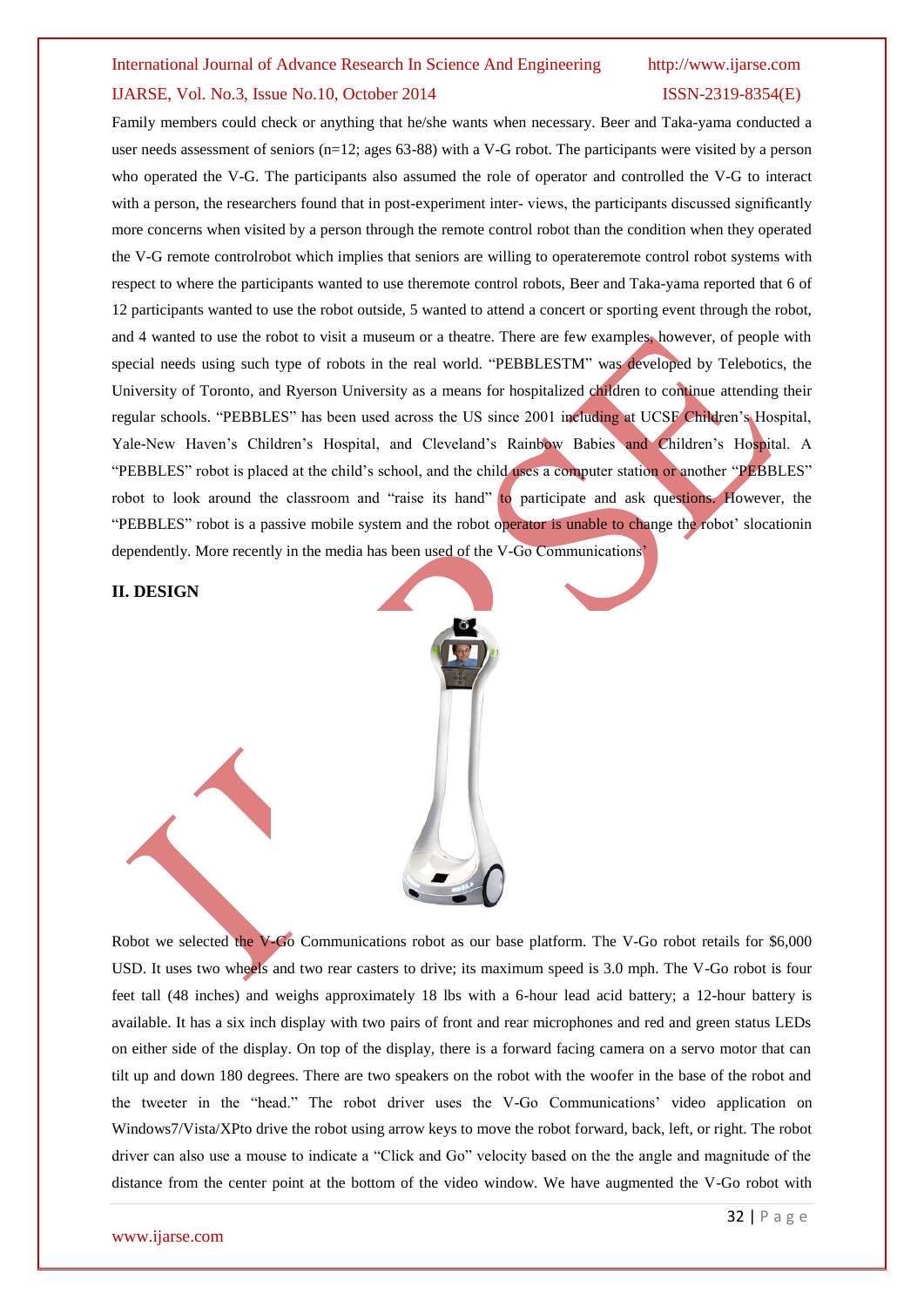additional pro-cessing and sensors based on guidelines that we developed forremote control machineryBeagleboard xM-B with an ARM RC-ortexTM -A8 1GHz processor and 512 MB RAM runs Ubuntu 10.10. The BeagleBoard receives and logs latched TCP robot movement commands; these commands are then sent to the V-Go base using serial communication. An Iguana works IR transceiver sends camera commands to the V-Go head using the (LIRC) package. The BeagleBoard also sends a UDP Streamer video stream from a Logitech Webcam Pro 9000, which provides a downward facing view of the base of the robot. TheBeagleBoardinterfaceswithtwoPhi-dgetsensorsboards and logs the sensor values. The first is a PhidgetSpatial 3/3/3 board which has a three axis compass, a three axis gyroscope, and a three axis accelerometer. The second is a Phi-dgetInterfaceKit 8/8/8 board which has eight digital input ports, eight digital output ports, and eight analog input ports. ThePhi-dgetInterfaceKitsignalMiniBoxpower converter to turn on when the robot leaves its charging station; the converter powers draws 5V directly from the robot's battery and connects the USB peripherals to the BeagleBoard through a 4 port hub. The Phi-dgetInterfaceKit also illuminates four blue LEDs in a clear Plexiglas necktie on the front of the robot to let the user and interacts when the BeagleBoard is powered on. Additional sensors will be added to Hugo in the second phase of this research to implement the autonomous robot behaviours described in the following section. We are considering a Ho-ku-yolaser which will be used for moving safely in a person's home and localizing itself in a known environment. Other options for localization may be to use an additional webcam for identifying QR codes or AR-Tags placed throughout a person's home identifying a specific room or "ground truth" locations; a similar approach could be to use RFID tags read with a Phi-dgetRFID board. The Hu-ku-yo laser in conjunction with an array of IR PhidgetTemperatureSensors can also be used to identify people near theremote control robot. B. Alternative User Interface we have designed an alternative user interface prototype for operating the V-Gorobot. Our alternative interface was designed for Safari (MacOS and Windows) and is programmed using HTML, Javascript, and PHP. The V-Go video is displayed in a separate window to the left of our alternative interface. When the status bar at the top of the screen shows the left segment as green and "Control Hugo" is bolded, the operator can provide input to the robot. The light gray bar below shows the operator's request, which is an  $\langle h \rangle$  HTML heading tag (24 point boldfaced type). To the right of the request are three buttons: go, stop, and clear. The operator presses the "go" button when he/she wants Hugo to execute the current command. If the command is valid, a "ding" sounds and the status bar shows the right segment as a red scrolling marquee. While the command is being executed, the operator can pause the robot's actions by pressing the "stop" button; the right segment of the status barchanges to a light gray colour. Pressing "go" will resume the robot's action. If the operator wants to cancel the robot's current actions, he/she can press the "clear" button; the displayed request will empty, and the status bar turns back to a ready state with the left segment coloured green. The request is generated from three modes of robot control shown on the left side of the interface as dark gray buttons. Whenamodeisselected, thebuttonturnsdarkblueanditstext turns white for contrast. The shape of the button changes from a rounded rectangle to a rectangle with right-side arrow edge. The robot control on the right side of the interface changes according to the mode, which we describe below. Tele-operation. As with the original V-Go interface, a person can tele-operate the robot to move forward, backward, left, and right and to tilt the camera up and down. The operator can use a mouse to depress the arrows, use the arrow keys on the keyboard, or a custom jelly bean switch array which emulatesarrow key presses. When an arrow is pressed by any one of thesethreemethods,theuserinterfaces how thepressedarrow in a dark blue colour and the text of the arrow inverted to white for contrast. When the arrow is released, the arrow returns to the unpressed white image and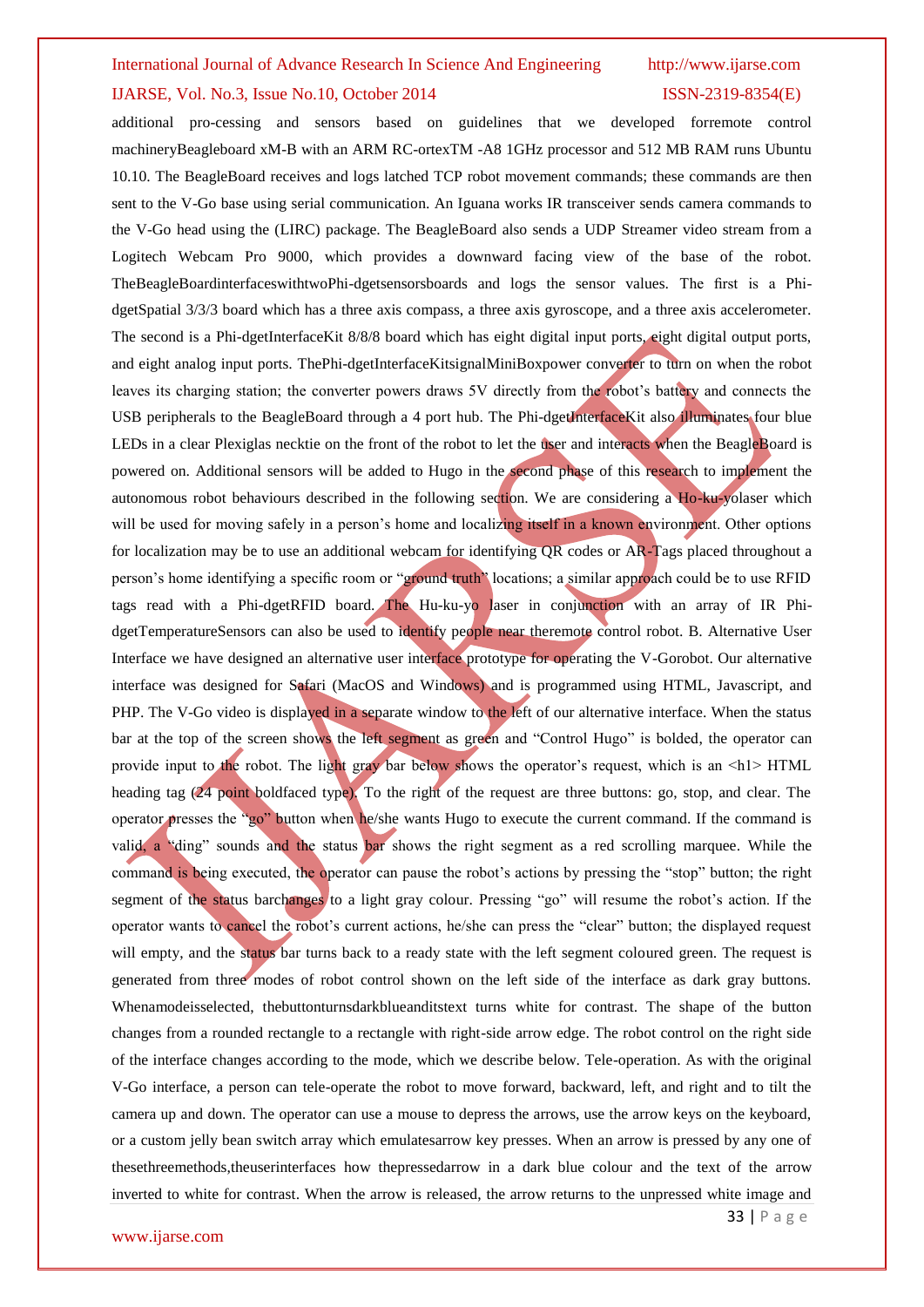the drive command is posted to the gray bar. TheoriginalV-Gointerfaceprovidescontinuousrobotmovement which means that the robot would move in the desired direction when the arrow key was pressed and stop when the key was released. However, in a preliminary evaluation, we found that continuous robot movement was an issue with our target population's mental model of the robot due to the latency between issuing the commands, the robot receiving the commands, the robot executing the command, and the video updating to show the robot moving. This issue is consistent with our previous work where we found that able- bodied novice users had difficulty drivingremote robots straight down a corridor; the latency often caused the robot to turn greater than the desired angle and thus zigzag down the hallway. The interface for the participant at CMRC will be the standard V-Go Communications video chat window on the left side of the screen and our previously described alternative user interface on the right. He/she will use our alternative user interface to control the robot. In the laptop condition, the remote person will use the V-Go video conferencing software which is similar to Skype. The laptop provided for this study is the Dell Mini 9 netbook running Windows 7. The screen size is comparable to the V-Go's screen and the integrated webcam is in a similar position above the screen. The Windows 7 interface has been replaced with a custom LiteStep interface which allows the remote participant to access the V-Go software, view any shareddata from the V-Gointerface, andshutdownthenetbook. The interface for the participant at CMRC will be the V-Go Communications video chat window only. In robotic devices have been listed under the categories of environmental controls and self- care devices. Asrobots prove their value in this use case, we may findrobots explicitly listed in students' IEPs in the near future. For adults with disabilities, robotscould be used to engage in telecommuting or remote work. According to the Americans with Disabilities Act, employees and potential employees with disabilities1 can request reasonable accommodations to the work environment or processes related to their job. Employers are not required to accommodate requests that incur a large expense or are difficult to implement. However, companies have already begun to investigaterobots for adhoc conversations beyond the conference room for remote employees to be better connected. Asrobots become part of the corporate culture; it will become feasible for more adults with disabilities to telecommute from their residence. 1The Americans with Disabilities Act (ADA) Amendment Act of 2008 provided a broader definition of "disability". These changes have been implemented by the Equal Employment Opportunity Commission (EEOC) and active as of March 25, 2011.

### **III. SCOPE IN FUTURE**

In this paper our 1st step towards developing aremote control robot system for people with needs to operate. We have designed the study to assess if theremote controlrobot is perceived as valuable. The current design is largely visual with large buttons and high contrast colour to accommodate low-vision users. As the primary task of the remote control robot is communication, audio status indicators have been minimally used. Based on the feedback from the study participants, we will iterate on the alternative user interface and input methods. We believe that our system design will be useful for both a home and a corporate environment.At the end of the 2012-13 school year, more than 40 students were using a VGo to attend school remotely.

### **REFERENCES**

[1] [Jump up^](http://en.wikipedia.org/wiki/VGo_Communications#cite_ref-2) Children's Hospital Boston is sending home some of their patients with a VGo for remote patient monitoring.

### www.ijarse.com